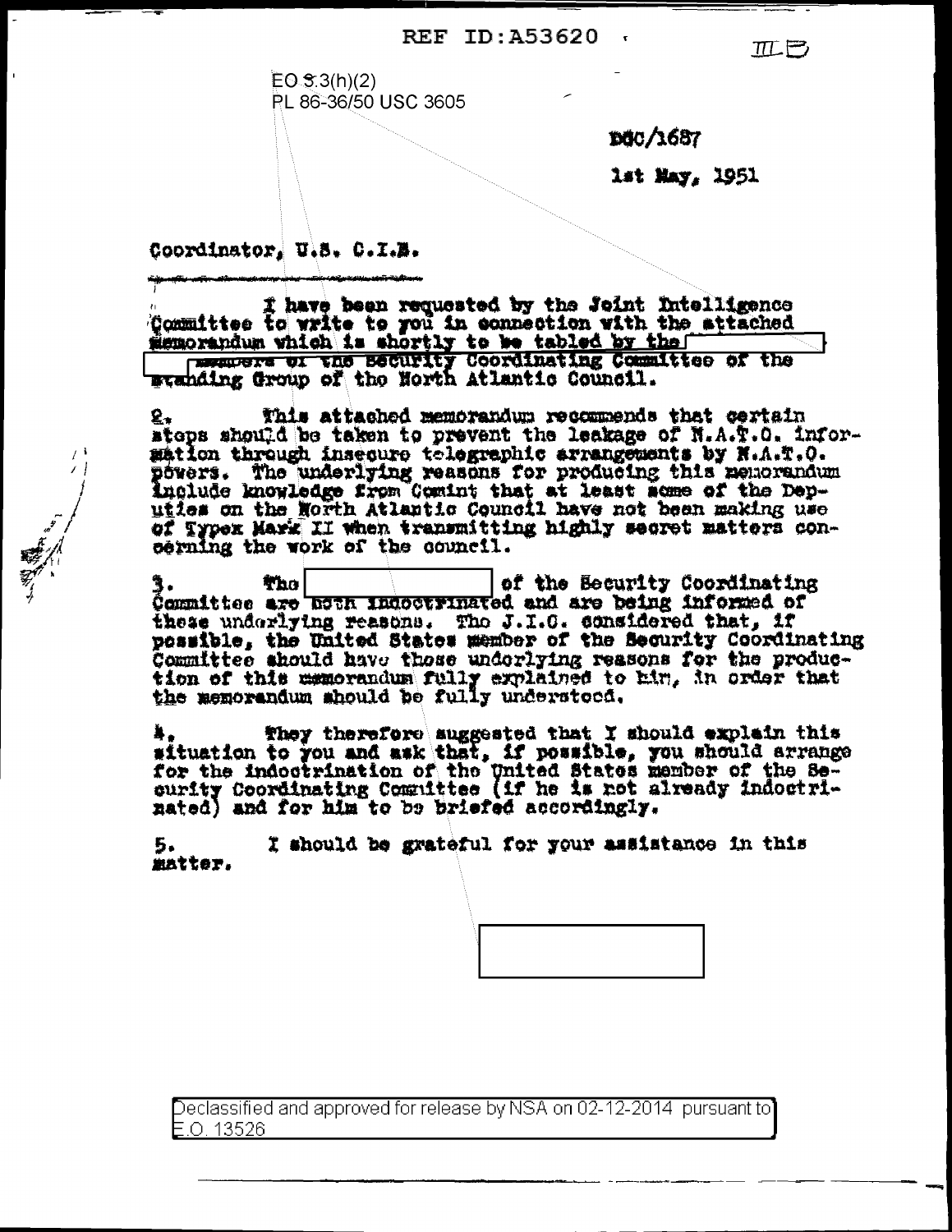

 $EO(3.3(h)(2))$ PL 86-36/50 USC 3605

DGC/1687

**The Little** 

후

星です

**Englorure** 

## **ILUTI**

Representative to the marandum by the seurity Co-ordinating Committee of the Standing Crown. talegraphic arrangements.

### **PROBLEM**

The decision to be taken is whether the Standing Group should take further steps to prevent the leakage of NATO Informa tion through the intersention of telegraphic material.

(a) By ensuring that there is no delay in equipping all appropriate H.A.T. agencies with unbreakable oyphor machinery (Typex Mark II), and

> (b) by issuing further guidance on the type of satorial which should be sent by the approved cypher system.

#### **DISCUSSION**

Faragraph 17 of Appendix B to 80. 7/34 reads:-奠。

> "The special cryptographic arrangements which have been provided will emable national delegates or their national diplomatic representatives at the seat of all HATO bodies to communicate with their Governments and will allow inter-communication between all NATO secratariats. Similar arrangements will be made to allow Supremo Commanders to communicate with Naval, Military and Air Commanders and Service Ministries. The only eryptographic system to be used for the present time at these levels for COSMIC Communieations of all security classifications and NATO communications alanaified Nop Secret or Secret is Typex Mark II with aimplex settings".

3. As far as we are aware, the provisions of the paragraph quoted above have been or are being implemented in the military agencies of NATO. If #0.7/23 is approved by the Standing Group, and is to be fully chaorved, however, Typex Mark II Machines should be used by the Deputies to conduct their telegraphic serraspondence with their Fereign Ministers and also by the Deputies' Secretariat and the Secretariats of other NATO hodies in Lendon and Paris. At present, we believe that although there may have been a full issue of typex Mark II machines they may not have been brought into use. The latest information we have about the allocation of machines is in SCH-200-50 of 20th July, 1951.

**TOP SECRET** 

EUPY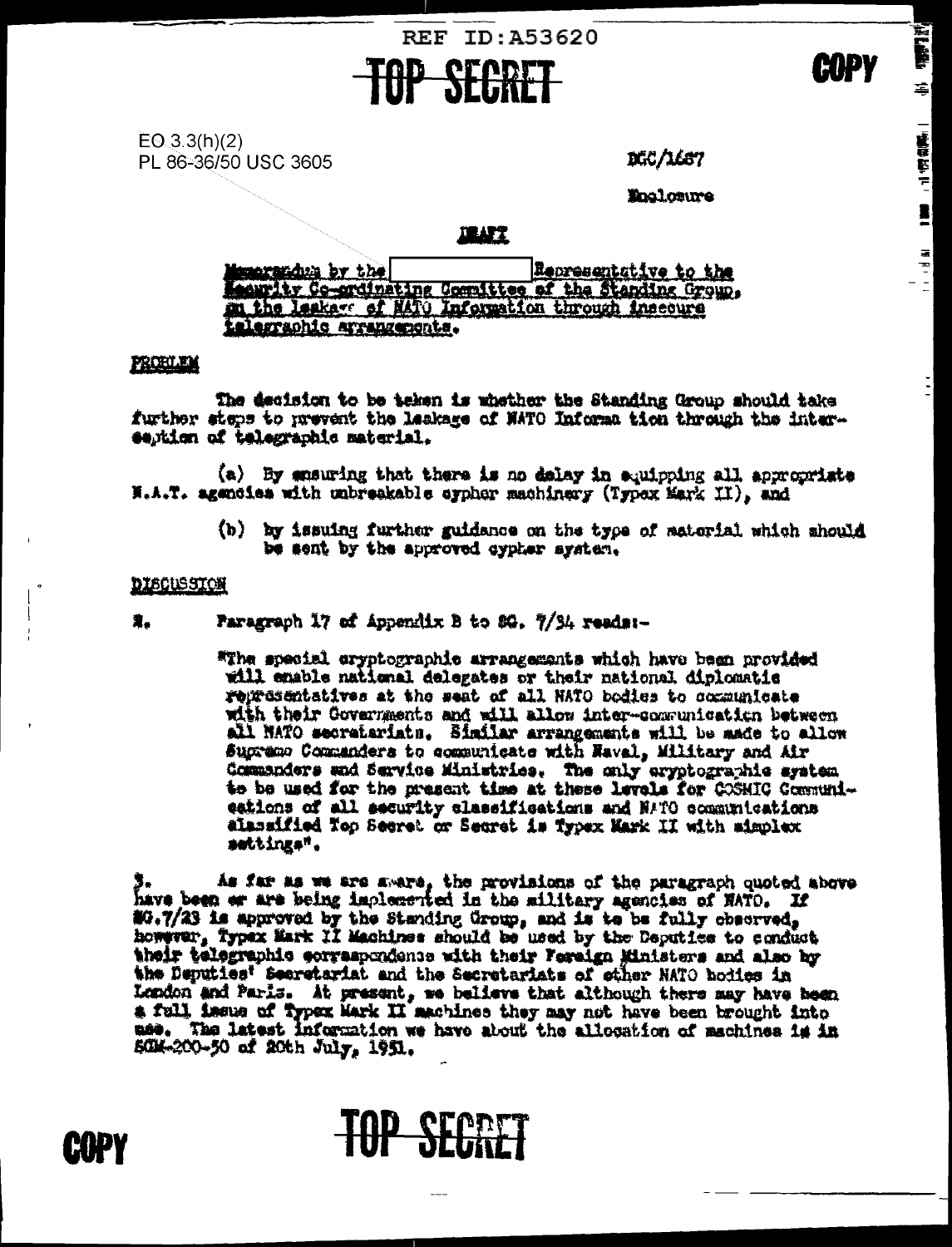**REF ID: A53620** 

 $EO(3.3(h)(2))$ PL 86-36/50 USC 3605

The Deputies' discussions range over every field of MATO activity except the purely military. Even in the military field the Standing Group make available to them Top Secret information. Individual Deputies frequently require instructions from their Governments at short notice and it is inevitable that they should seek these instructions by telegraph. If cypher systems other than the approved secure system are used, there are grave possibilities that Soviet intelligence will be able to intercept many telegrams and from these piece together a fairly accurate day-to-day pisture ef N.A.T. planning.

From time to time the Deputies also disques political matters of a highly secret nature which if disclosed to the could have grave political and strategic acneequences (one such recent example was the discussion of MATO policy towards

The present definition of Cosule material (DCGN 185-50 of lat 6. November, 1950) covers only "papers tabled at meetings of any body or constitute ast up under NATO". If the instruction that only Cosmic material of all elesifications and NATO top secret and secret material is to be sant by the approved cryptographic system is strictly observed, it would seem that there may well still be a rimk of leakages through insecure ayphor systems even when Typex machines have been installed in the appropriate N.A.T. agencies. Under the definition of Commis purely mational papers which might sentain highly secret material related to H.A.T. matters need not be marked "Cosmie". In the absence of this marking nations are quite justified in ensyphering in their own, perhaps insecure, eypher gystems telegrams bases on these papers which aight contain highly secret material (unless they are expected to mark such telegrams "NATO" but this is not clear). It is even possible for a text which is anoyphered in this way on one day to require special protection on the following day owing to its having been tabled in a N.A.T. committe . and thereby redsiving the Cosmic marking, and consequently qualifying for transmission by Typex Mark II.

7. Thus there is a twofold danger to HATO security (owing to the presence of the Deputies in London the danger is particularly serious there).

- (a) In wome sases NATO telegraphic procedure can not be enforced because the prescribed apparatus may not be available, or have been brought into use.
- (b) In other cases MATO information whose disclosure might be dangerous is not subject to NATO telegraphic procedure.

 $\mathcal{D}_{\mathbf{3}_2}$ It is submitted that the following action is necessary:-

- (a) To ensure that when Typex Mark II machines have been issued, they are brought into use with the least possaible delay.
- (b) Since the Council of Deputies was set up after the allocation af Typex Mark <sub>11</sub> machines, (SCH-200-50 af 20th July, 1950), to

draw the Council af Deputies' attention to the regulations regarding cryptographic shannels in erder to deteraine whether the allocation highlighting he set their requirements.

**COPY**